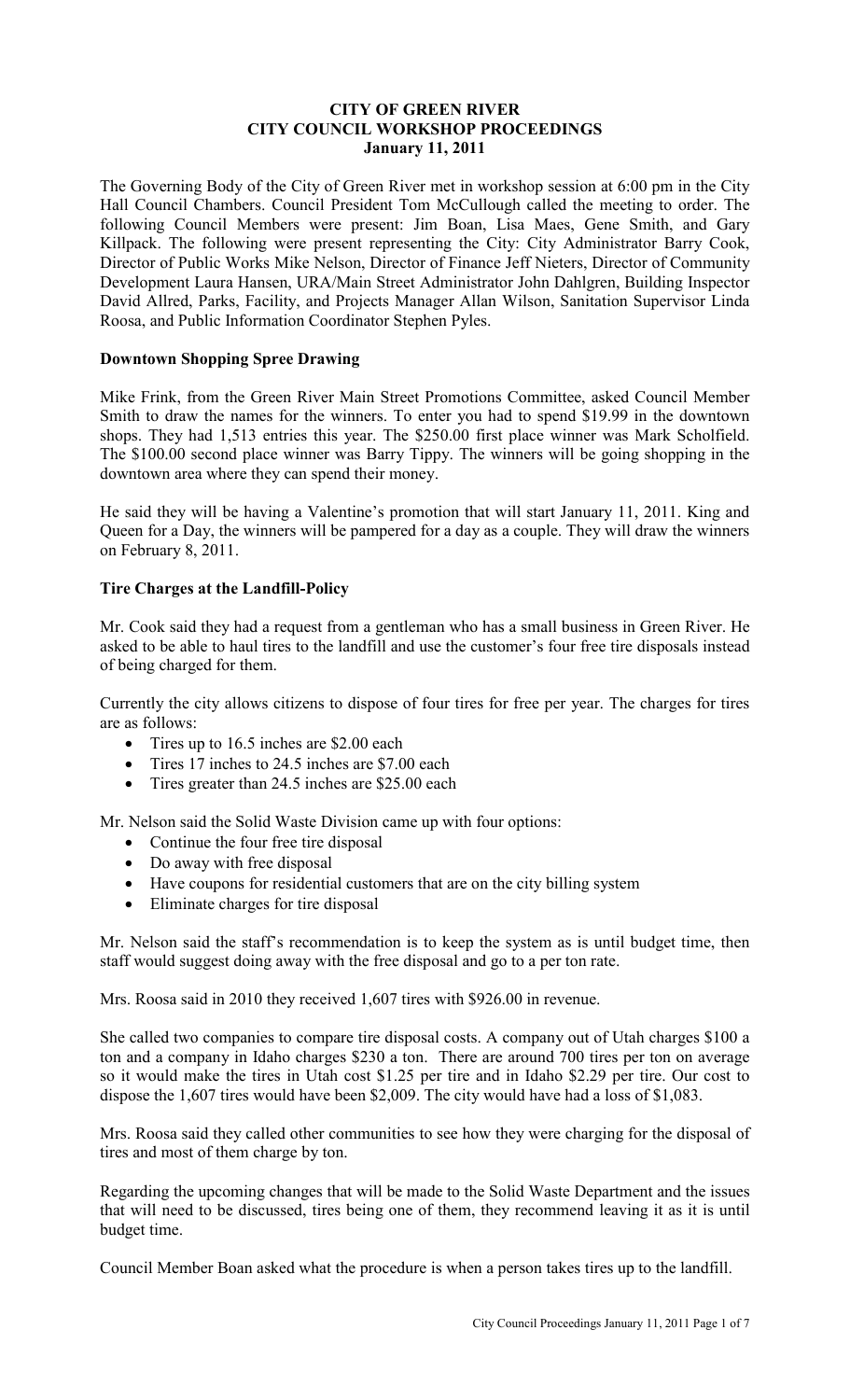Mrs. Roosa said they take down the residents name, address, the size and the number of tires they are disposing of.

Council Member Boan said this would be for Green River dealers only. The dealer would have a form with the name, address, size and number of the tires. The individual would not be charged for the disposal of tires from the dealer. He said to make it easier on the scale house there would be a limit of 20 tires per trip and only tires that had paperwork could be disposed of. The dealers cannot bring a truck load of tires that have paperwork and ones that do not have paperwork together.

Mrs. Roosa said then they would have to check the sizes and number of the tires.

Council Member Boan said the dealer is dealing with truck and car size tires. He is not dealing in any larger tires. This would not take a lot of time.

Mrs. Roosa said they would have to count them to make sure there are only 20 tires per load and check the paperwork. She said this would take time.

Council Member Boan said the attendant walks out to check to see if the load is covered anyway.

Mrs. Roosa said they do not count the tires down at the scale house they count them up at the landfill. She said they need to make sure the cost benefits the service they provide. There are several questions that need to be addressed and this is one of them. This option of four free tires does not benefit the city, it costs the city money. She said they might need to raise the rates for the citizens.

Council Member Boan said he does not see it costing that much or being an inconvenience to staff. He would not support raising rates for citizens.

Council Member Killpack asked if this was more of a management decision then a legislative decision.

Mr. Cook said the council sets the rates. This is an Enterprise Fund and has to be run like a business. This is already being subsidized so adding this to what they already are doing is not what staff is recommending. The council has every right to set the policy or fees.

Council Member Killpack asked what the citizen would be charged if they go with the tonnage rates.

Mrs. Roosa said they would be weighed and charged by the ton.

Council Member Killpack asked if he has a load of garbage with tires, would he have to go unload the garbage and then come back down to the scale house to be weighed again and then go unload the tires.

Mrs. Roosa said yes.

Council Member Killpack asked if the system that is being used now is a problem. He feels what is being done now is working fine and he does not support the dealers being able to use his four free tires.

Mrs. Roosa said there is no problem with the system.

Council Member Boan said if he took four 17-inch tires to the landfill what would the cost be if they go by the ton.

Mrs. Roosa said it would be around \$1.25 per tire.

Council Member Smith asked what if they go with any of the options listed would the scale house still have to continue doing the same record keeping that they do today.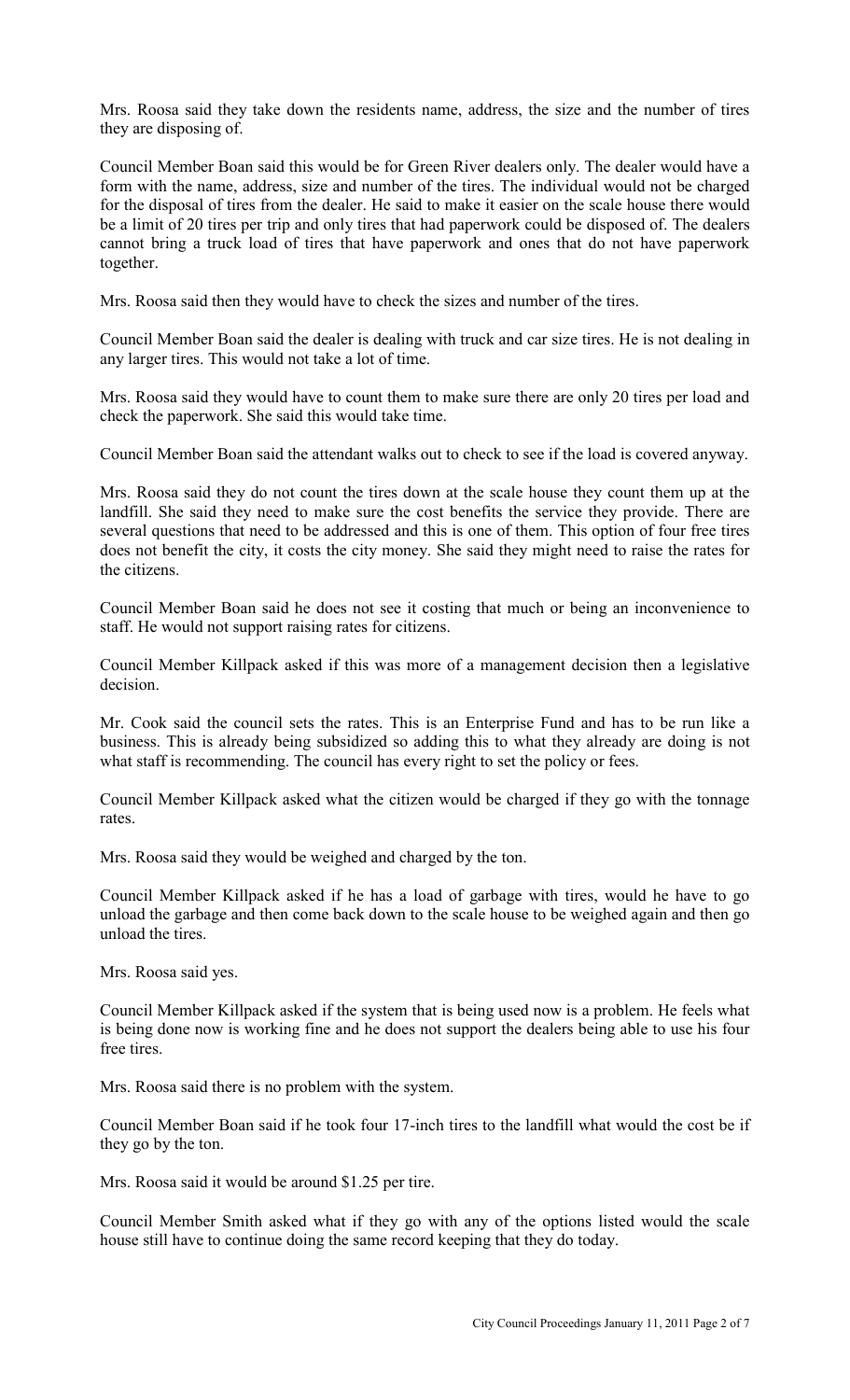Mrs. Roosa said under option 2 they would not, but under the other options they would continue, with a possibility of more record keeping. If they went to a tonnage fee they would probably be doing less.

Council Member Smith asked what the second tire dealer in town does with his tires and are they interested in participating.

Council Member McCullough said the second dealer said they do not want to participate. They have a system that works. They give the customer the option to pay for disposal of the tires or to haul them themselves. If they choose to pay, it is \$3.00 per tire. The dealer then puts the tires in the back of the establishment and calls a company in Salt Lake City, Utah to haul them off.

He said this would be a trial for 6 months to a year. When they go to a transfer system they could charge by the ton.

He said the dealers would pick up forms from City Hall, the customer fills out the form and the dealer would bring the form to the landfill when he disposes of the tires. He asked council if they would suggest putting this on the agenda for the next council meeting. He thinks this is a good thing to do with minimal cost to the city, businesses, or residents.

Mr. Nelson said if they put the dealers can only haul free tires in one truck load, without mixing free with the other tires, this would solve a large part of the problem.

Council Member Killpack asked if he signs the paper giving the dealer the right to use his four tires, does that take his free tire disposal for the year. If he goes to a dealer that does not want to participate, the dealer has the right to charge for the disposal.

Council Member McCullough said yes.

Mr. Cook said the city needs to inform the dealers of the change in policy so they can make the decision to participate or not.

Council Member Maes asked if they charged fifty cents more per resident on their bills wouldn't this make up for the cost of disposal of tires.

Mrs. Roosa said there is a lot to consider when you look into raising rates. They want to be as fair as they can be with the residents. All of these issues will be brought up when they look into the Integrated Solid Waste Plan.

Council Member Maes said her concern is to keep people from disposing of the tires in other areas than the landfill.

Council Member Boan said the tires will end up in the landfill. One of the good things is council can change it at any time. He recommends that staff put the policy change on the agenda.

Council Member Maes and Smith agreed to put it on the agenda.

Council Member Killpack suggested they leave it alone and wait until budget time.

#### **Terracon Presentation**

Mr. Cook said the city has been working with SWEDA to take a look at the benefits of putting together a master plan for potential Browns Field Sites in Sweetwater County. Browns Field sites are sites that have been determined by the federal government to be contaminated. They provide federal funding for those sites. Our region is 8 and the headquarters are based out of Colorado. The city has been looking at the old water facility on 2nd South Street. This land is currently owned by Union Pacific and leased to the Joint Powers Water Board. He was asked to look at the benefits of going solo in pursuing federal dollars instead of going into a consortium through other cities and submitting one joint application. The staff is seeking direction on going solo or jointly.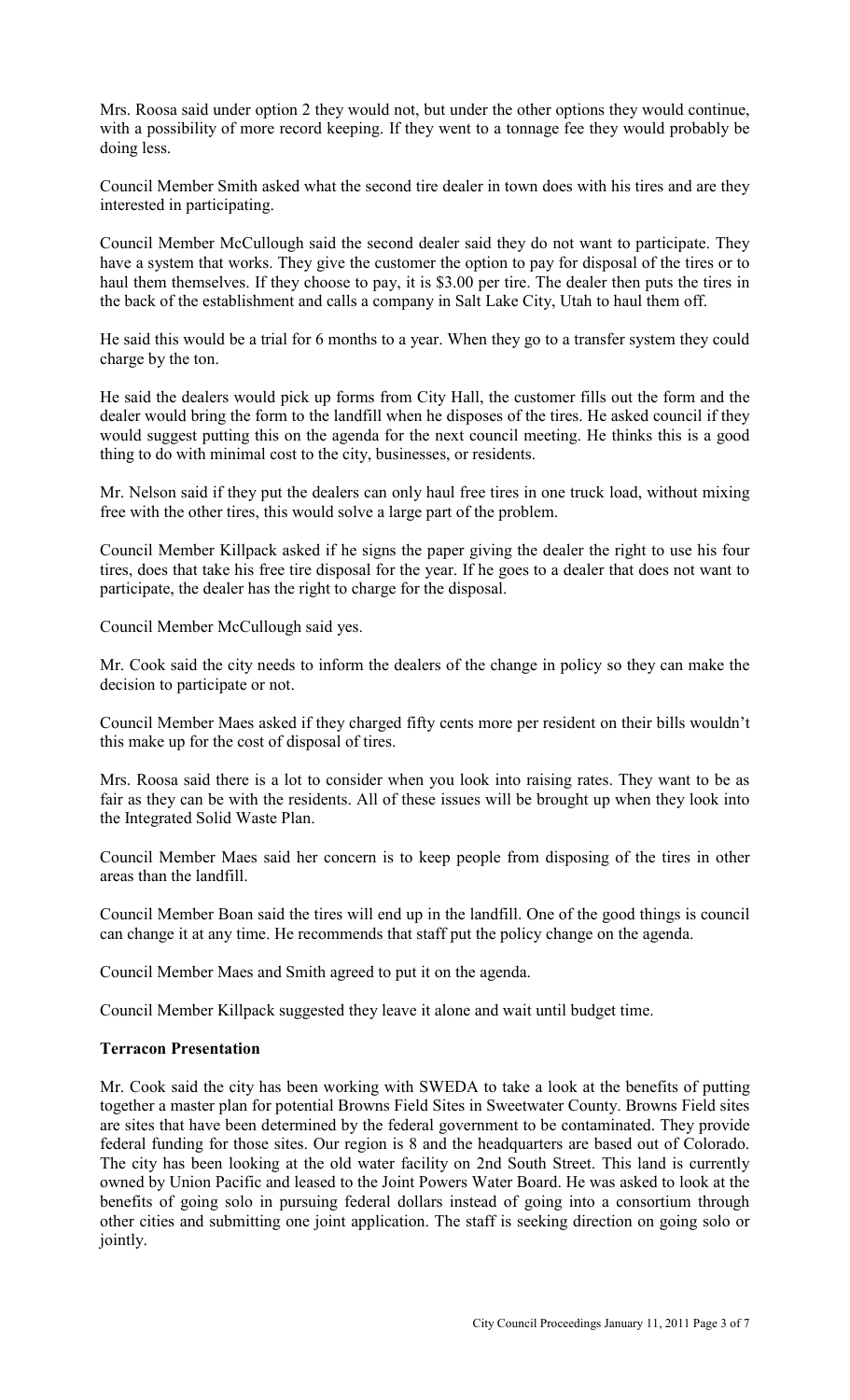Ben Bowers, from Terracon, said they would like to talk about moving forward with an EPA Brown's Field Grant for the Union Pacific water treatment facility and the options of going in as a coalition. These are properties that are underused or underutilized because of the potential of contamination.

Dave Koch, from Terracon, said they help determine eligibility and write grants. The process of a city applying for a Brown's Field Clean-up Grant, and a coalition assessment grant application do not conflict with each other. Under assessment grants you cannot cleanup. Under the clean-up grant you can design, and look at proper technologies. To apply for grants you would have to have phase one and phase two completed which would consist of assessing the property and determining the need for clean-up then filing the application. Limits are \$200,000 for these types of properties.

There are two issues with the property on  $2<sup>nd</sup>$  South:

- You have to own the property by June 30th of the year in which you apply for the grant.
- You cannot be a responsible party.

In looking at the letter from DEQ, it states as of March 3, 2008 they concluded the property was likely contaminated and if the city purchased the land they would be the responsible party.

Council Member McCullough asked if it was the responsibility of the property owner to clean this area up, and if DEQ would make the property owner clean it up.

Mr. Koch said DEQ has already asked for the property owners to clean it up.

Council Member McCullough asked if the city said this was impeding economic growth would it make the DEQ move faster.

Mr. Koch said yes, it was a good time to ask, and it could move things along. It is ultimately going to be up to the federal government.

Mr. Cook asked if the city takes part in the consortium process, can this site be part of the assessment.

The EPA originally asked that site specific properties be submitted. The problem that occurred was if the site fell through or was stalled the money had to be returned to the EPA. They started to encourage community wide assessment programs. This way there are multiple areas identified and if one does not work the money can be used for another listed property.

Mr. Bowers said you can have multiple properties within the community that can be included in the assessment.

Mr. Koch said the EPA cleanup grant cap is \$200,000 and the grant requires a 20% match. The city would have to come up with money. Assessments grants require no money.

Mr. Cook said the Mayor asked if the city could go solo, rather than go jointly. When you go the consortium route the governing body needs to understand it will take a long time. The Mayor asked for the solo process because the city has a high interest for this site and has a design. The issue is being brought before the governing body in order to move it along faster. The Mayor would prefer to go the solo route, but from what he is hearing tonight it is not in our best interest.

Mr. Koch said if the site is declared eligible by the DEQ for assessment, they could look at submitting the application by November 2011. The city would not know if they were going to be awarded money until late April or May 2012. This process takes time.

Council Member McCullough said DEQ needs to get a hold of the property owner and then tell them to clean up the property.

Council Member Boan asked if the city obtains title to the land while it is contaminated and does not clean it up right away, and DEQ changes its mind on the importance of the clean up would the city be facing huge amounts of dollars in cleanup fees.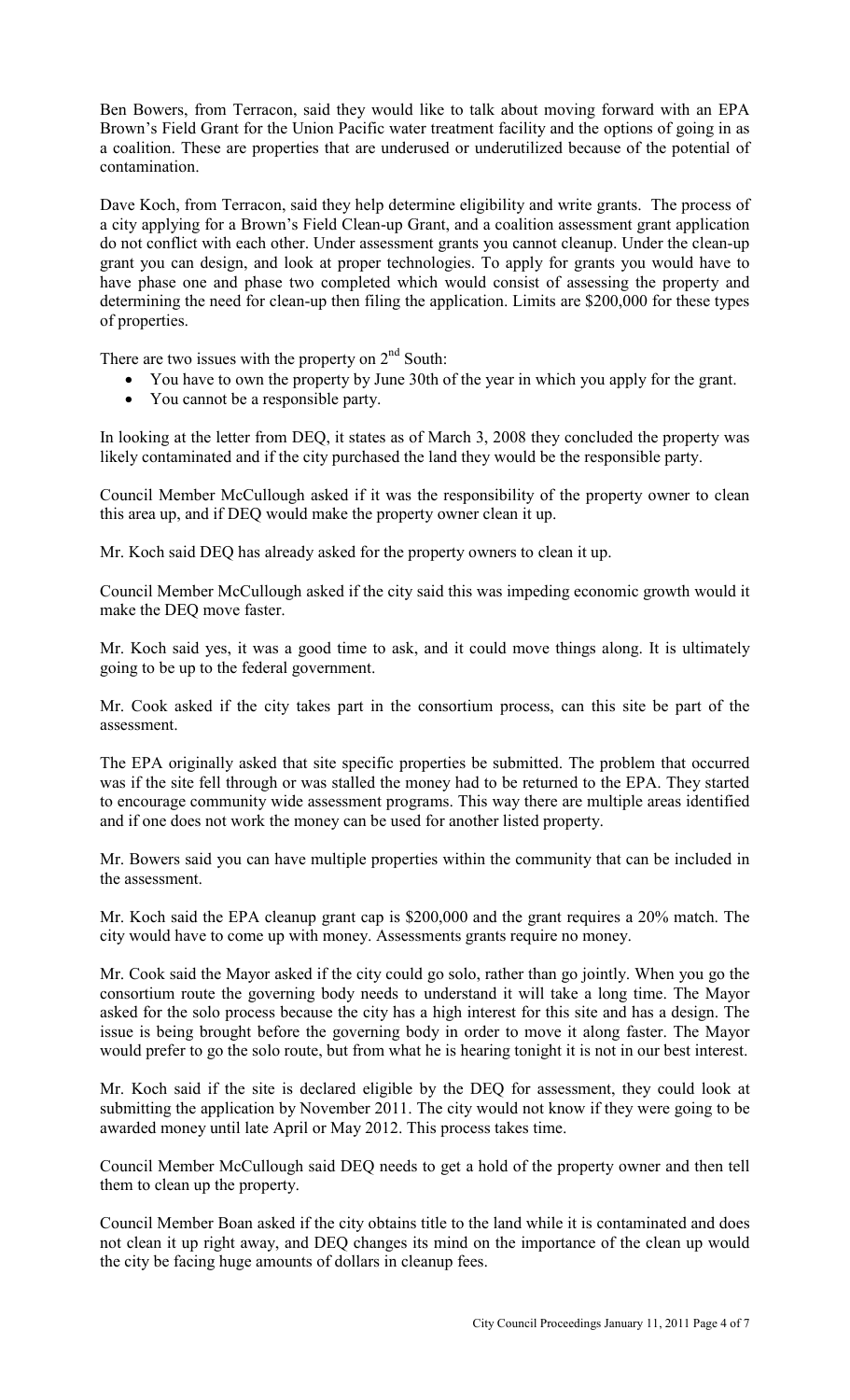Mr. Koch said if the city took ownership of the property the city would not be an innocent party. He said the city does not have to own the property in order for it to be assessed as part of a coalition. He asked what the intent the city had for this property.

Mr. Cook said they planned to move forward with surface renovation. The design is for a parking lot and a trailhead.

Mr. Koch asked if there were going to be utility needs.

Mr. Cook said he is unsure on the specific needs that will be required. He asked if the city goes this route, do they have to own the property, or is a long term lease an option.

Mr. Koch said yes the city could lease the property.

Council Member McCullough said we need to get a report on the property from DEQ and then we can move forward.

Mr. Koch agreed.

Mr. Cook said they would pursue along those lines.

### **Union Pacific Depot/Tourism**

Mr. Cook said the Union Pacific Railroad is currently planning to build a new depot to the east. This was placed on the agenda to inform the governing body on the options for the depot and how it could tie into the branding study, tourism, the viaduct, river, and the Main Street Plan.

Mrs. Hansen said they have been working with Andy Tennison from the Union Pacific Railroad to brainstorm ideas on what the city can do with the depot.

Mr. Dahlgren said the depot was built in 1910 and is the second largest Union Pacific depot in Wyoming. The depot is in the cities National Register District. It sits on three quarters of an acre. He said the depot has been changed on the inside throughout the years. If the city could beautify this area it could be a tremendous draw to the downtown area. It would help connect people to the river.

Council Member McCullough said when he and the Mayor met with Union Pacific Railroad they had concerns with people being so close to the tracks.

Mrs. Hansen said yes that is a concern. There are other communities' that have put up fences that can still be part of the design that would prevent people from being close to the tracks. The details can be worked out in the design process. Safety is the number one priority with the city and the Union Pacific Railroad so the city will keep them involved.

Mr. Tennison said safety is the primary concern. They do not want people on the tracks. He has seen fences put up to stop people from going onto the tracks and feels that would be fine. The Union Pacific Railroad would like to be involved with the plans and would have to see the design specs.

Council Member Boan said he asked council for \$200,000 for the tourism committee, to be spent on any project that could help tourism within the community, this project would be a good start. One of the things that was discussed was the city as a whole has not came forward and told Union Pacific that the city is interested in the building. He would hate to see the building torn down. He said he has received a lot of people calling with ideas on what can be done with the building.

Council Member Smith asked Mr. Tennison what the time line was for the new building.

Mr. Tennison said they are hoping to break ground in the spring with around one to two years to build.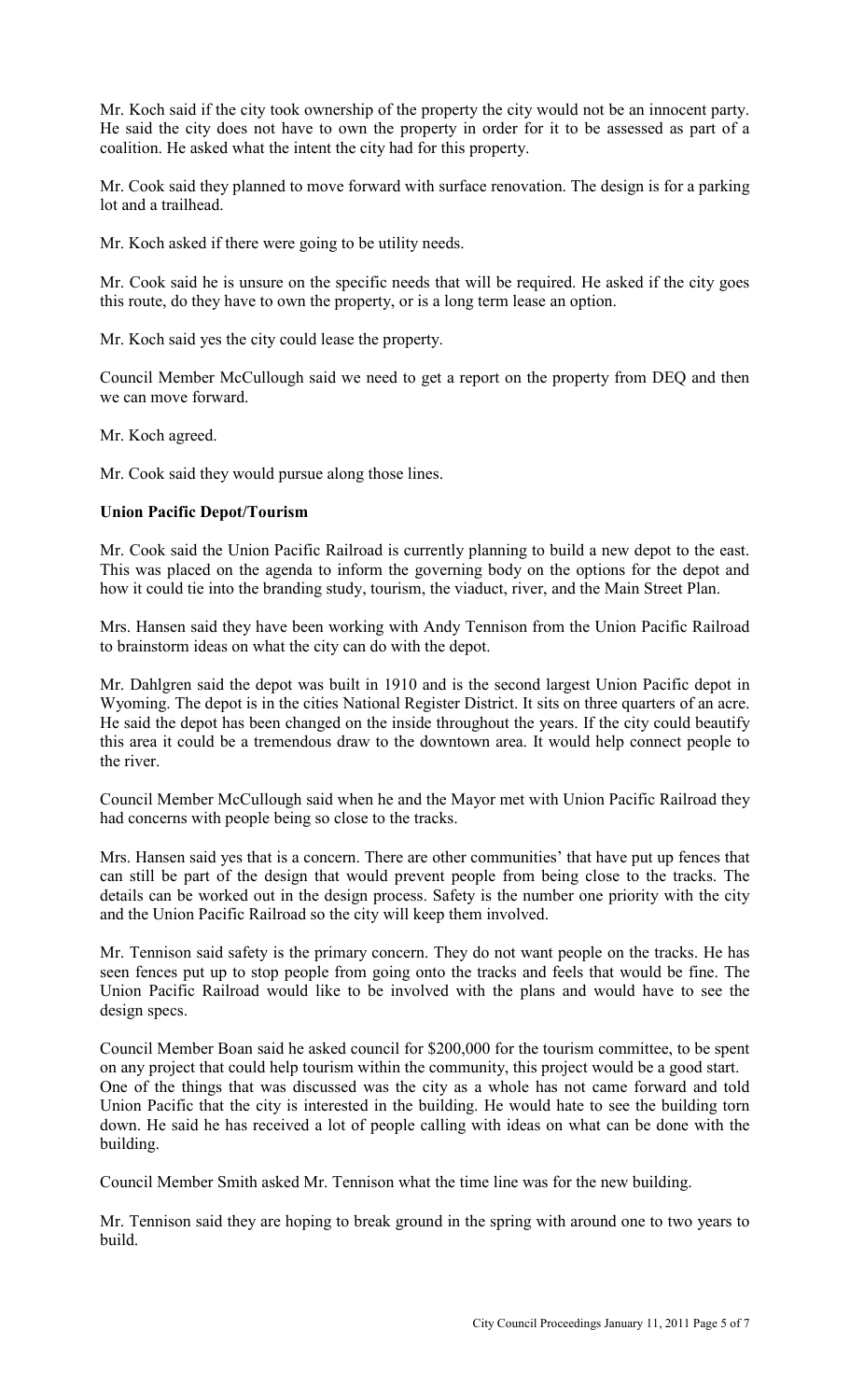Council Member Maes said the building is very beautiful and she thinks it could be used for multiple things. She said it would be horrible to see it torn down. She hopes Union Pacific is willing to work with the city.

Council Member McCullough said the building needs a lot of work which lowers its value.

R.J. Pieper, acting Vice President of Bitter Creek and Western Railroad, along with John Jackson and Ron Young wanted to express their interest in helping the city pursue the purchase of the building.

Council Member McCullough said he has talked to many people that do not want this building torn down and he thinks this is a good idea and thanked them for their support.

# **City Administrator's Report**

Mr. Cook said he has three updates:

- The bids for new vehicles for Parks, Fire Department, and Police Department are on hold, due to council member concerns.
- They are moving forward with relocating the water salesman down by the Wastewater Plant.

Council Member McCullough said people with large trailers have expressed their concern with where it will be located, and whether it will block the easy access to the RV dump.

Mr. Cook said with the design it should not be a problem. He would like to see that the water is metered. The horse corral renters would get a card to swipe for access and the person who does not have a card can insert quarters.

Council Member McCullough said there will be some complaints with this.

Mr. Cook said they are providing free water to everyone, it does not matter what side of the corrals you are on, and everyone has access to the water.

Council Member McCullough asked how much the rent is for the horse corrals and how many more years the contract is for.

Mr. Wilson said it is \$150.00 per year. He asked that they keep in mind when the water is moved the 4-H building still has access to water. He said there are around 12-14 more years on the contract.

Council Member Boan asked if the contract stands with the new renters.

Mr. Wilson said yes, because the contract was with the Horse Corral Committee.

## **Update on Winter Building**

Mr. Allred said the city has given liberal extensions on the property. The owner is still in the process of trying to sell it. The plan is to give her until May to produce a buyer, new plans for design, or to tear the structure down.

Council Member McCullough asked if they would pursue legal proceeding if nothing is done by May.

Mr. Allred said yes.

Council Member Boan asked if they were giving her until May to sell or apply for a building permit.

Council Member Killpack asked how much jurisdiction the city has to tell people what they can do with their property.